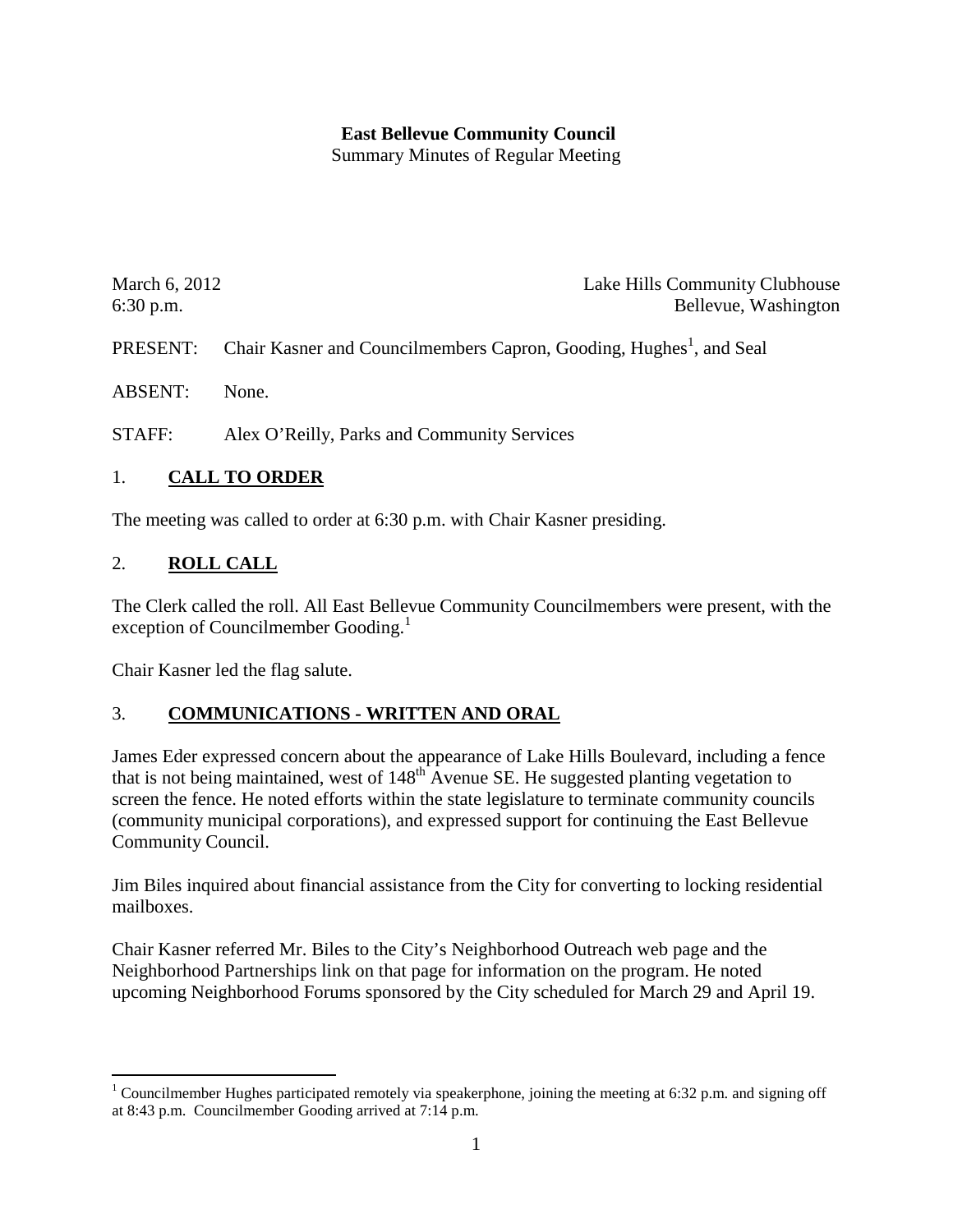Chair Kasner read a letter from Liz Tidyman, Certified Long-Term Care Ombudsman, into the record. The letter describes King County's program and its efforts to convince the state legislature to restore funding removed in December.

## 4. **APPROVAL OF AGENDA**

Chair Kasner welcomed Debra Westwood, King County Library System, and apologized for not including her on the printed agenda.

Mr. Kasner requested adding Agenda Item 11(a), Proactive Community Council Advocacy.

Councilmember Seal moved to approve the agenda, adding Agenda Item 11(a) as suggested, and Councilmember Capron seconded the motion. The motion to approve the agenda, as amended, carried by a vote of 4-0.

### 5. **PUBLIC HEARING**: None.

### 6. **RESOLUTIONS**: None.

# 7. **REPORTS OF CITY COUNCIL, BOARDS, AND COMMISSIONS**: None.

### 8. **DEPARTMENT REPORTS**

(a) 2011-2012 Human Services Needs Update

Alex O'Reilly, Human Services Planner, opened discussion regarding the 2011-2012 Human Services Needs Update.

Betty Takahashi introduced herself as the Bellevue School District Homeless Liaison and the supervisor of five Family Connections Centers, including one at Lake Hills Elementary School. She introduced Dawn Powers, Human Services Specialist at Lake Hills Elementary.

Ms. O'Reilly described the Human Services Needs Update, which has been published by City staff since 1989. It provides detailed information on community needs including survey results, community discussions, key informant interviews, Census data, and other sources. She described the impact of the economic recession and the high unemployment rate on the demand for services. King County and the State have reduced human services funding, and private contributions have decreased as well.

Responding to Councilmember Seal, Ms. O'Reilly said the City receives approximately \$700,000 annually through the federal Community Development Block Grant (CDBG) program. Approximately half of the funding is allocated to the Major Home Repair Program, which provides no-interest loans of up to \$12,000 for major projects (e.g., new roof), to be repaid when the residents sell their homes.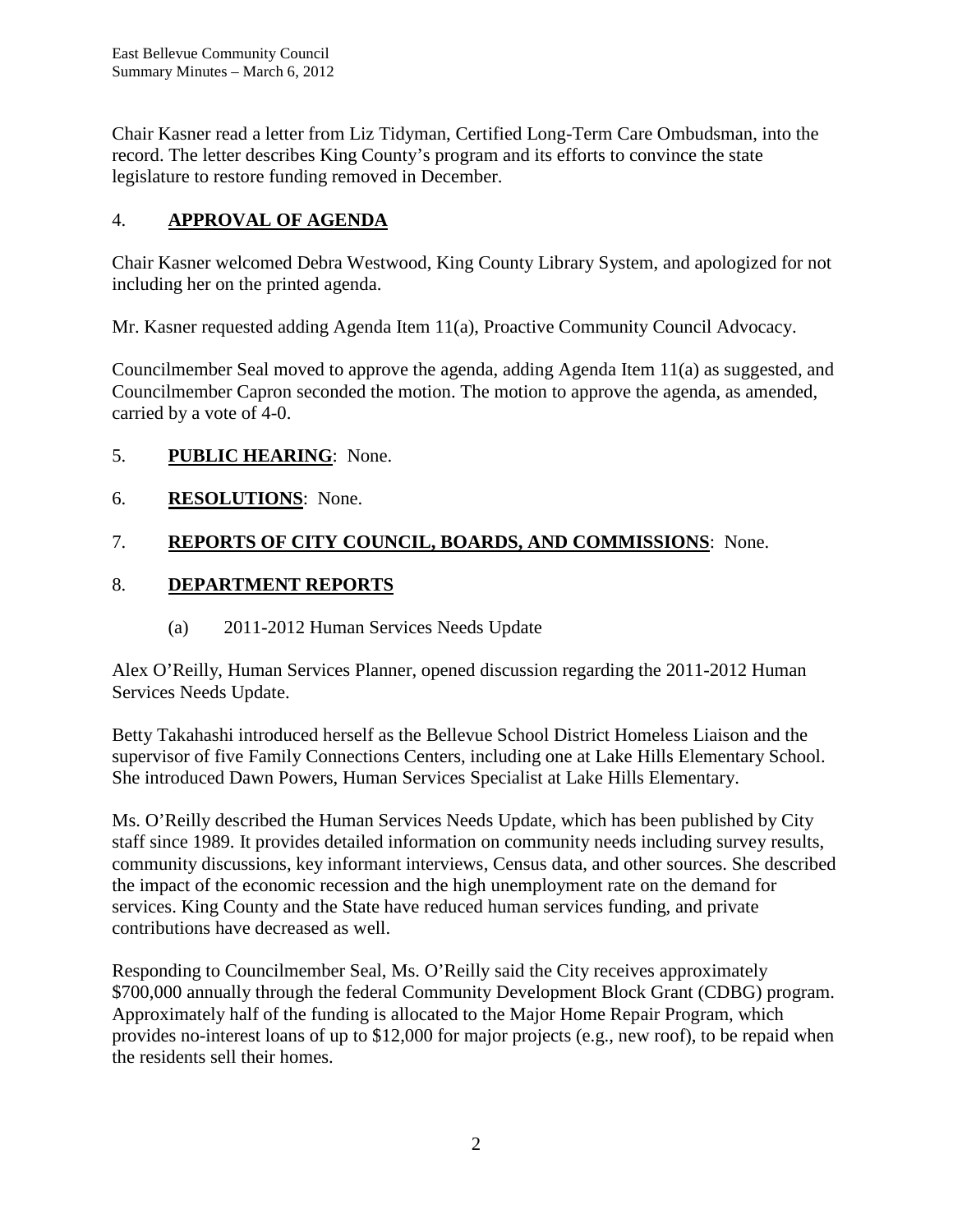Ms. O'Reilly reviewed the key issues identified by the Human Services Commission including impacts on families and children, reduced funding for "safety net" services, demand on human services by returning veterans, and increasing community diversity.

Mr. Kasner encouraged involving more children and youth in discussions and interviews for the next Human Services Needs Update.

Ms. Takahashi said she has been a liaison to the homeless community for six years. There were 40 homeless students in the Bellevue School District in 2006, and there are now 162 homeless students. This includes children from families who have lost their homes due to the loss of jobs, as well as those affected by domestic violence, high medical bills, and substance abuse. Ms. Takahashi said that families are staying homeless for longer periods due to the lack of available jobs.

Ms. Powers distributed pamphlets on the Family Connections Centers, and described her role in working with families and children.

Responding to Mr. Kasner, Ms. Takahashi said that most of the families live in some type of shelter or transitional housing (e.g., living with family member or friend), but some families live in their cars. Some teens are living in shelters and on the streets by themselves. The City provides shelter services primarily during the winter months. Ms. Takahashi noted a Salvation Army drop-in shelter for women and children and other shelters sponsored by local churches and Congregations for the Homeless.

Ms. O'Reilly explained that the City is involved with the Eastside Homelessness Advisory Committee (EHAC), a branch of the regional Committee to End Homelessness. She described ongoing efforts to document the number of homeless people in King County.

Ms. O'Reilly responded to questions of clarification from the Council. She noted a new housing development at St. Margaret's Church in the Factoria area, which includes a number of units dedicated to homeless veterans.

Ms. Takahashi said there has been a significant increase in the number of students participating in the school district's free and reduced price lunch program. At Lake Hills Elementary, 69 percent of the students receive a free or reduced price lunch, and 42 percent of students at Stevenson Elementary receive a free or reduced price lunch.

Responding to Mr. Hughes, Ms. Takahashi said there are homeless students at every school. Stevenson Elementary has the largest number of homeless students, followed by Interlake High School, Sammamish High School, and Lake Hills Elementary. Stevenson Elementary has a program for children who have left domestic violence situations.

Mr. Hughes noted that he has grandchildren attending a number of Bellevue schools, and the cultural diversity varies greatly.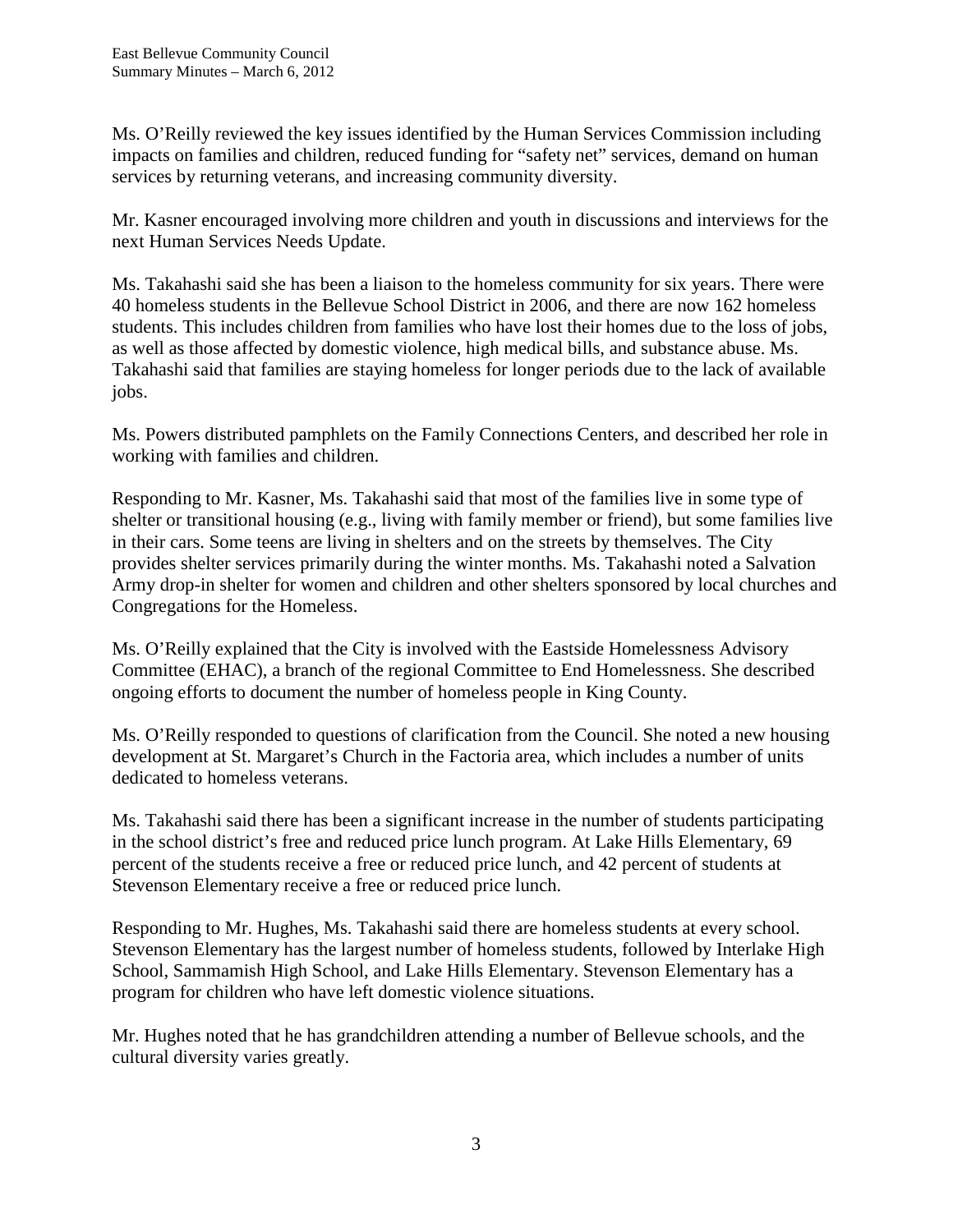Chair Kasner asked the Bellevue School District representatives to keep the community council informed about human services activities.

Debra Westwood, King County Library System, noted library programs that focus on early childhood literacy, summer programs, and school absenteeism. She said the libraries provide a safe place for citizens to come during the day to read books and use computers. Patrons are required to follow the library system's rules of conduct, which do not allow them to sleep. Ms. Westwood said the library provides assistance with job search skills as well.

Ms. Westwood responded to a number of questions regarding the libraries. She noted library storytime programs in multiple languages and programs for teens.

Responding to Councilmember Gooding, Ms. Westwood explained that storytime programs are focused on encouraging an interest in books and reading. Studies indicate that students who do well in their first language are more likely to do better with a second language (i.e., English) and in school overall. Mr. Gooding concurred with the importance of reading, noting that he enjoys reading to his children.

Responding to Mr. Kasner, Ms. Takahashi said that the schools with the highest usage of free and reduced lunches also have breakfast programs. Preschool programs are offered at some schools in the district.

Ms. O'Reilly noted the City's involvement in the Wrap Around Services Program at Lake Hills Elementary School. Eastside Pathways is a new program to assist and track children in order to enhance their ability to succeed. Eastside Pathways is a collaboration of the Bellevue Schools Foundation, the City, Bellevue School District, and a number of other citizen groups and organizations.

Councilmember Seal said he believes that vocational training would be helpful in setting youth on a path toward college or whatever other goals they might have.

Responding to Mr. Kasner, Ms. Takahashi said the Bellevue School District has programs for volunteers who work with students. Ms. Westwood said the library offers free tutoring through its Study Zone program.

Richard Erwin, a former Community Councilmember, asked staff to identify key areas that could benefit from the Community Council's support and advocacy. Ms. O'Reilly said there is still a high unemployment rate, and even those who have found jobs have not regained their previous financial position. Many people seeking assistance during the past few years previously never needed to ask for help. Ms. O'Reilly encouraged Community Councilmembers to become involved with the efforts of the Bellevue School District, local churches, and other service providers.

Chair Kasner suggested a program to initiate interaction between students of public and private schools.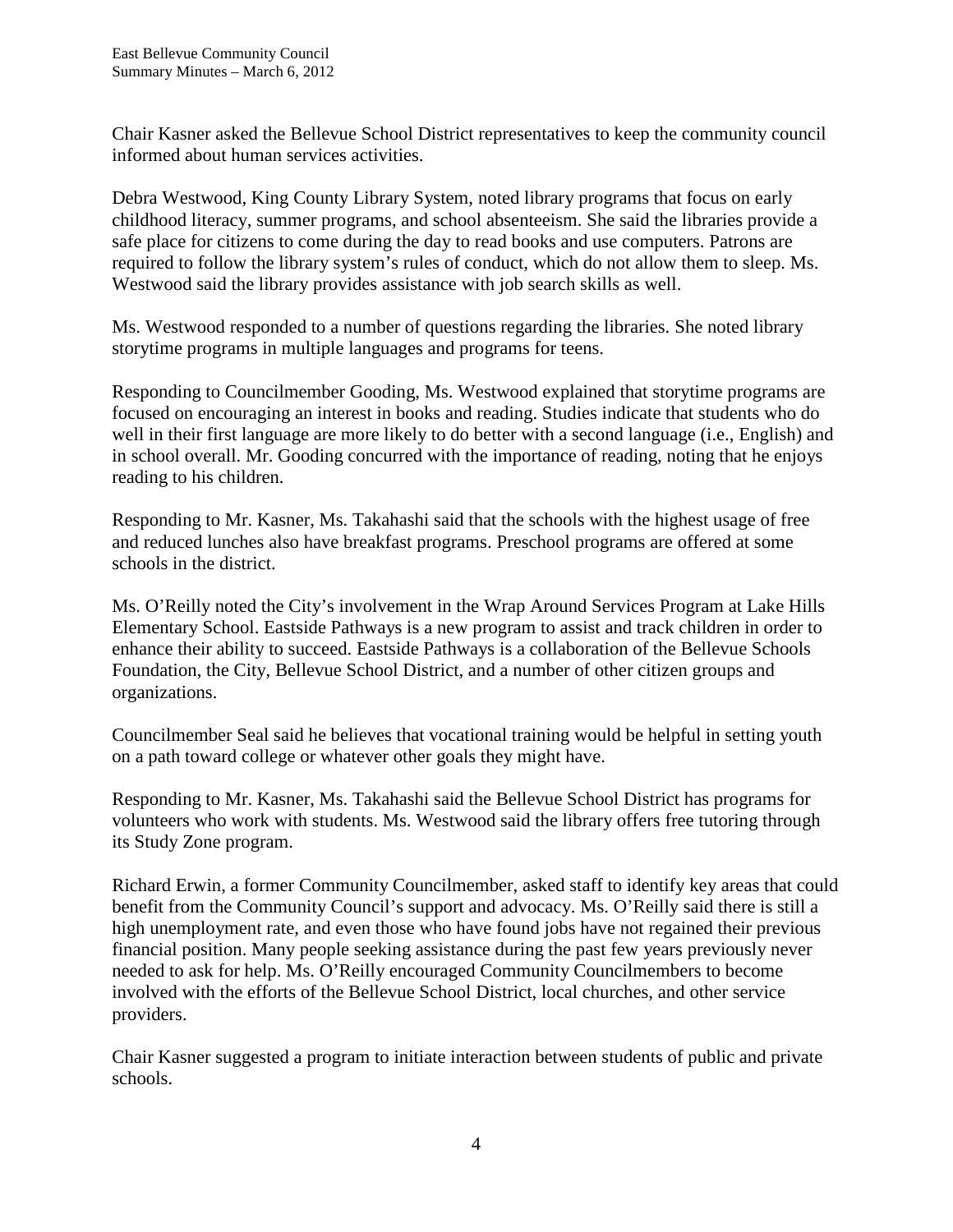Councilmembers discussed sources for publicizing information about community needs including the Bellevue Reporter, the Bellevue Patch, a KOMO blog, and others.

Ms. Takahashi noted a program in which students from Sacred Heart school are reading buddies with Lake Hills Elementary students. Sacred Heart students also collected and distributed books to every first-grader at Lake Hills Elementary over the holidays.

Ms. Takahashi described efforts by the Nourishing Networks program to provide food for students to take home to their families for the weekend. Two pilot programs, supported by local faith-based organizations, are starting at Sammamish High School and Highland School.

Ms. Westwood suggested that the Community Council work to raise awareness about the higher level of need in East Bellevue compared to West Bellevue.

The Councilmembers and guests continued to discuss human services needs, existing programs, and ideas for additional assistance.

Councilmember Seal noted his concern about the number of vacant homes in the community. Chair Kasner said there are 437 vacancies in West Lake Hills, which is 10 percent of the housing stock. The Downtown has 35 percent of its housing units vacant; however, they are less visible because they are located in multifamily developments. Mr. Seal observed that while some jobs are available, many do not pay enough to keep pace with the cost of living.

Councilmembers commented on the lack of affordable housing.

Councilmember Hughes said that homeless individuals often do not have appropriate clothes or available transportation for a job search.

[Councilmember Hughes signed off from the meeting at 8:43 p.m., noting that it was nearly midnight from where he was calling.]

Councilmember Capron, owner of the 76 Service Station at Main Street and 148<sup>th</sup> Avenue, said he is well aware of the high cost of gas. He said his employees direct individuals to Hopelink and other providers for assistance on occasion, and his business provides discounts on car repairs through the St. Vincent de Paul program at St. Louise Parish.

Ms. O'Reilly encouraged the Community Council and the public to attend Human Services Commission meetings at City Hall, including an upcoming public hearing.

Councilmember Gooding encouraged residents to get to know their neighbors and to understand their needs.

Chair Kasner requested information on the Bellevue School District's VIBES program.

Mr. Kasner thanked staff and the guests for attending.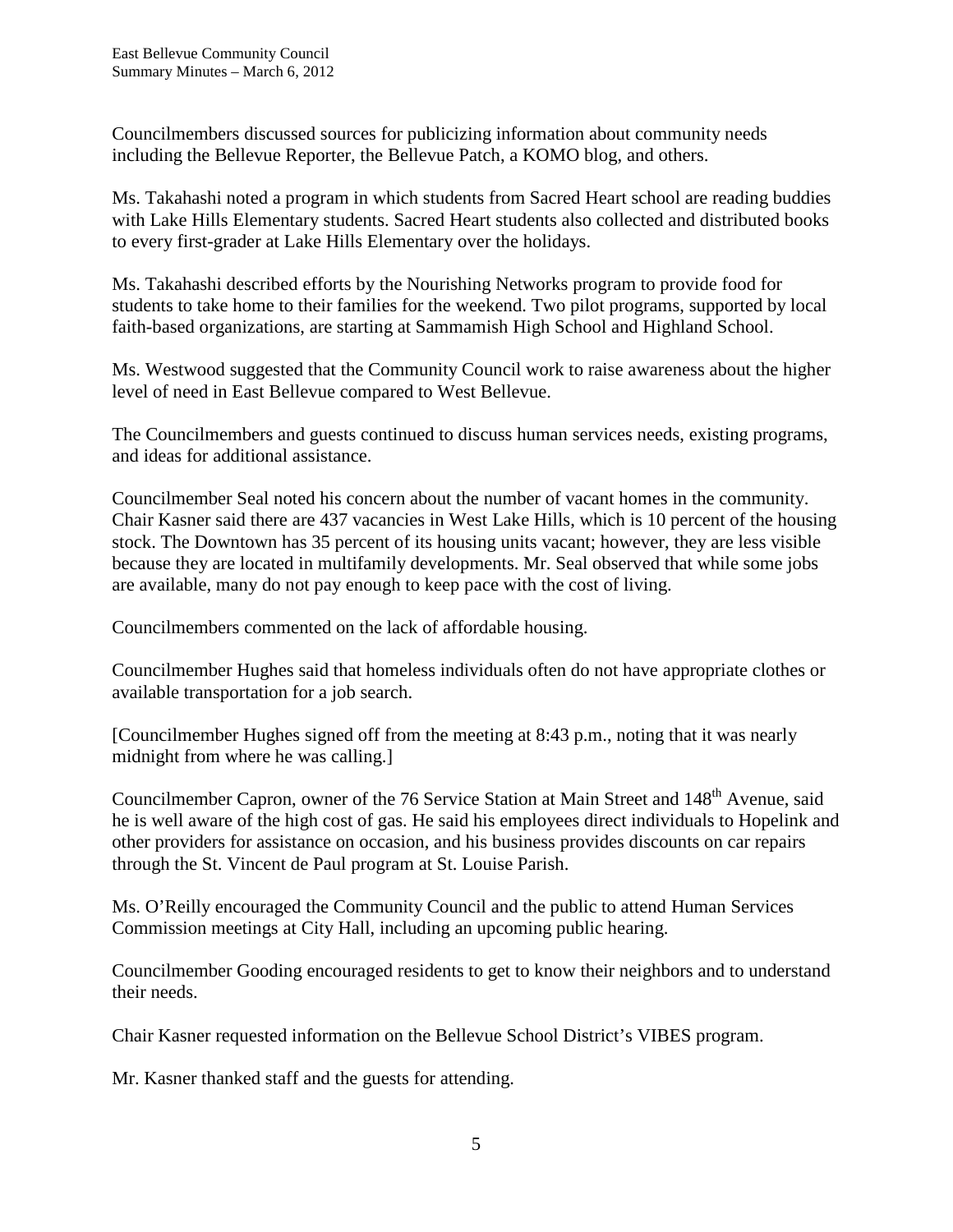(b) Kelsey Creek Enhancement at Larsen Lake

Chair Kasner noted the memo in the meeting packet regarding the Kelsey Creek Enhancement project at Larsen Lake.

#### 9. **COMMITTEE REPORTS**: None.

#### 10. **UNFINISHED BUSINESS**

(a) State Legislative HB 2610 Update

Chair Kasner reported that he, Councilmember Seal, and former Councilmember Erwin, along with members of the Houghton Community Council from Kirkland, visited the state legislature to testify regarding HB 2610. The bill, which would have terminated the community councils, did not pass the state legislature this year.

Mr. Kasner said that those opposed to community councils have stated their concern that the community councils provide unfair representation to one segment of a city's residents. He noted that he met recently with Mayor Conrad Lee and briefly discussed this topic.

Councilmembers talked about the need to develop a clear strategy and Community Council position should similar legislation be proposed during the next state legislative session.

#### 11. **NEW BUSINESS**

#### (a) Proactive Community Advocates

Chair Kasner led a discussion about ways to become more informed and involved within the community. He said that staff will attend the Community Council meeting in April to discuss graffiti, and in May to discuss Airfield Park and Robinswood Park.

Noting his recent discussion with Mayor Lee, Mr. Kasner said he plans to provide an update to the City Council during its Special Meeting on March 21.

Chair Kasner talked about a Capital Investment Program (CIP) project to replace the wiring in three traffic signals on  $148<sup>th</sup>$  Avenue (NE  $8<sup>th</sup>$  Street, Main Street, and SE  $8<sup>th</sup>$  Street). While he views this as normal maintenance, City staff has explained that the cost of the project requires that it be identified as a CIP project.

Chair Kasner questioned Councilmembers' interest and availability to focus on key priorities, especially planning and transportation issues.

Councilmember Seal agreed to review Transportation Commission meeting minutes and packet materials to identify issues of interest to the Community Council.